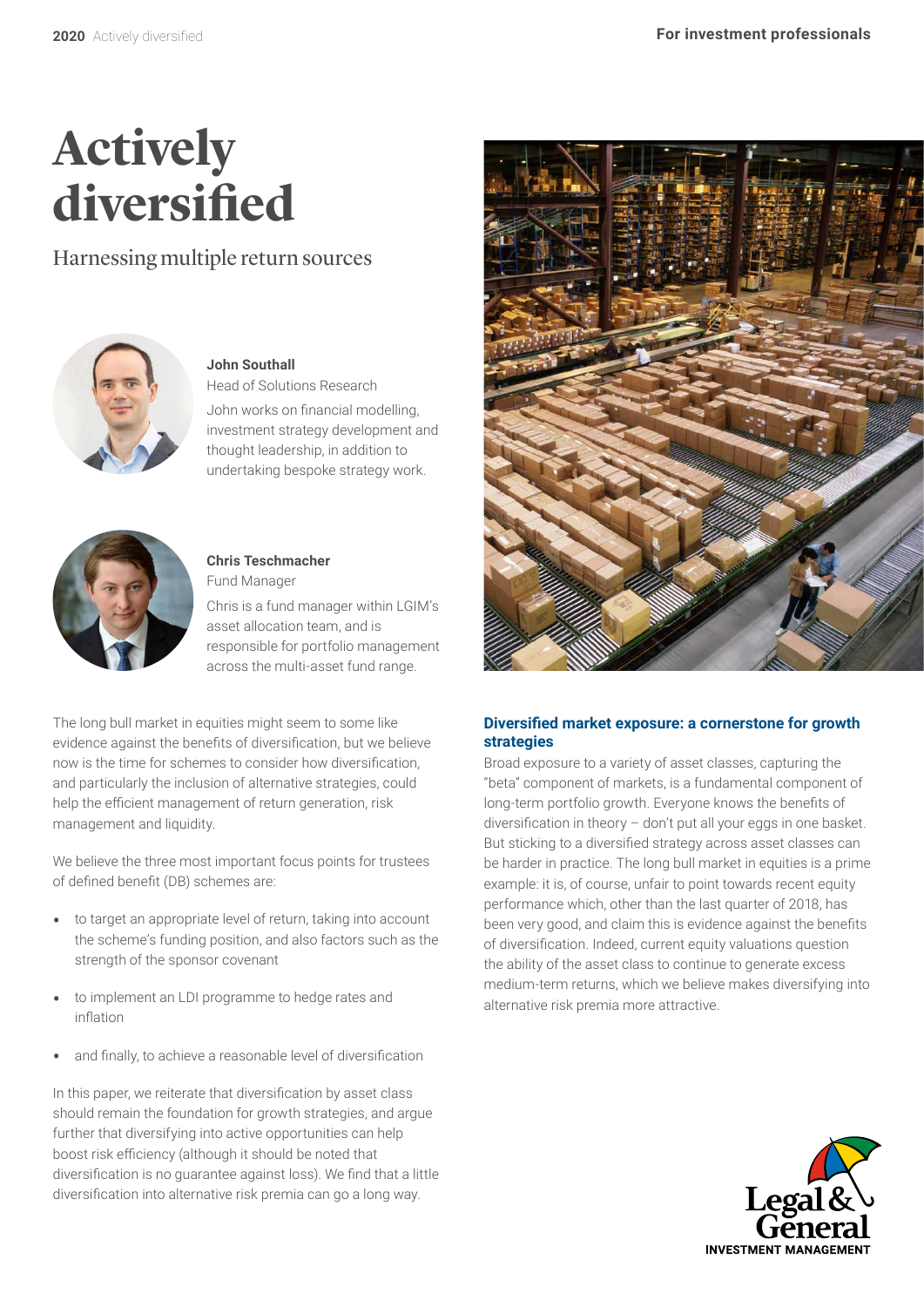To some extent it is sensible to look at historical performance, but investors should be wary of:

- 1. Relying on too small a sample set. A danger with some risk management approaches is looking at too short and recent a period. An example of this could be forming right now, if 10-year historical data is shown, as the global financial crisis will be dropping out. Furthermore, the fact that equities have performed particularly well with low volatility over the past few years is far from a good indicator this will continue.<sup>1</sup>
- 2. Acting like a momentum investor over value **timeframes**.<sup>2</sup> Investors have a tendency to base their decisions on asset class or fund returns over approximately 5-year periods. Whilst momentum (i.e. persistence of returns) is a pervasive feature of financial markets, it tends to be relatively short-lived, persisting from a few months up to about a year. The opposite (reversals to fair value) are more common over periods of around 5 years. As such, there is a danger of piling into the asset classes, funds or strategies that have done well recently, but have a tendency to underperform in the future. Indeed, this so-called "recency bias" is cited as one of the reasons retail investors tend to underperform over the long-run.3

#### **Alternative risk premia: diversifying rewarded risks**

The concept underlying alternative risk premia is the potential reward for taking on risk that is different to traditional market risk (beta) and yet still rewarded. These types of exposure are not reliant on being exposed to general market movements. The typical alternative risk premia that investors aim to exploit are shown below:

But how can trustees decide which alternative risk premia to target? There has been an explosion of research into factors, with the list now stretching to hundreds, applying both within and across asset classes. Not all of these factors will be rewarded: however - just because a factor has performed well in the past does not mean it will add value in the future. Investors now have access to more information than ever to guide decision making. This is a good thing, but there is a danger it leads to spurious connections or misplaced confidence. More data does not necessarily equal better understanding: two key reasons behind this are data mining (mistaking chance for a genuine pattern) and informed trading (investors exploiting inefficiencies post-discovery).<sup>4</sup>

#### **Alpha from alternative risk premia: a little goes a long way**

Introducing a diversifying source of return can significantly increase return whilst only having a small impact on risk. This applies both within asset classes and across asset classes. In a blog last year we wrote about factor-based investing and how, in particular, you only need a small amount of faith in equity factors to justify moving away from passive strategies. A key part of the analysis was that the impact on overall risk (as opposed to risk relative to a market benchmark) of exposure to additional factors can be small due to the uncorrelated nature of factor exposure, which is largely diversified away.

Figure 2 (overleaf) shows how including an allocation to two uncorrelated funds can substantially boost overall risk efficiency (indicated by the Sharpe ratio) even with only a modest return assumption. In this example, Fund A targets strategically diversified beta while Fund B is a liquid alternative risk premia fund.



**Figure 1: the main types of alternative risk premia**

For illustrative purposes only.

- 1. Estimating expected returns can require more data than you might think: *here* 2. An insight attributed to Cliff Asness of AQR 3. For example, *here*.
	- 4. In general we believe that it would be helpful for investors to focus primarily on those factors where there is:
	- an economic reason, a behavioural trait or a structural anomaly as to why the factor should remain rewarded
	- a body of academic research which supports the existence of a positive return premium in the factor
	- strong empirical evidence of the factor working in multiple environments (e.g. different regions, time periods and possibly asset classes).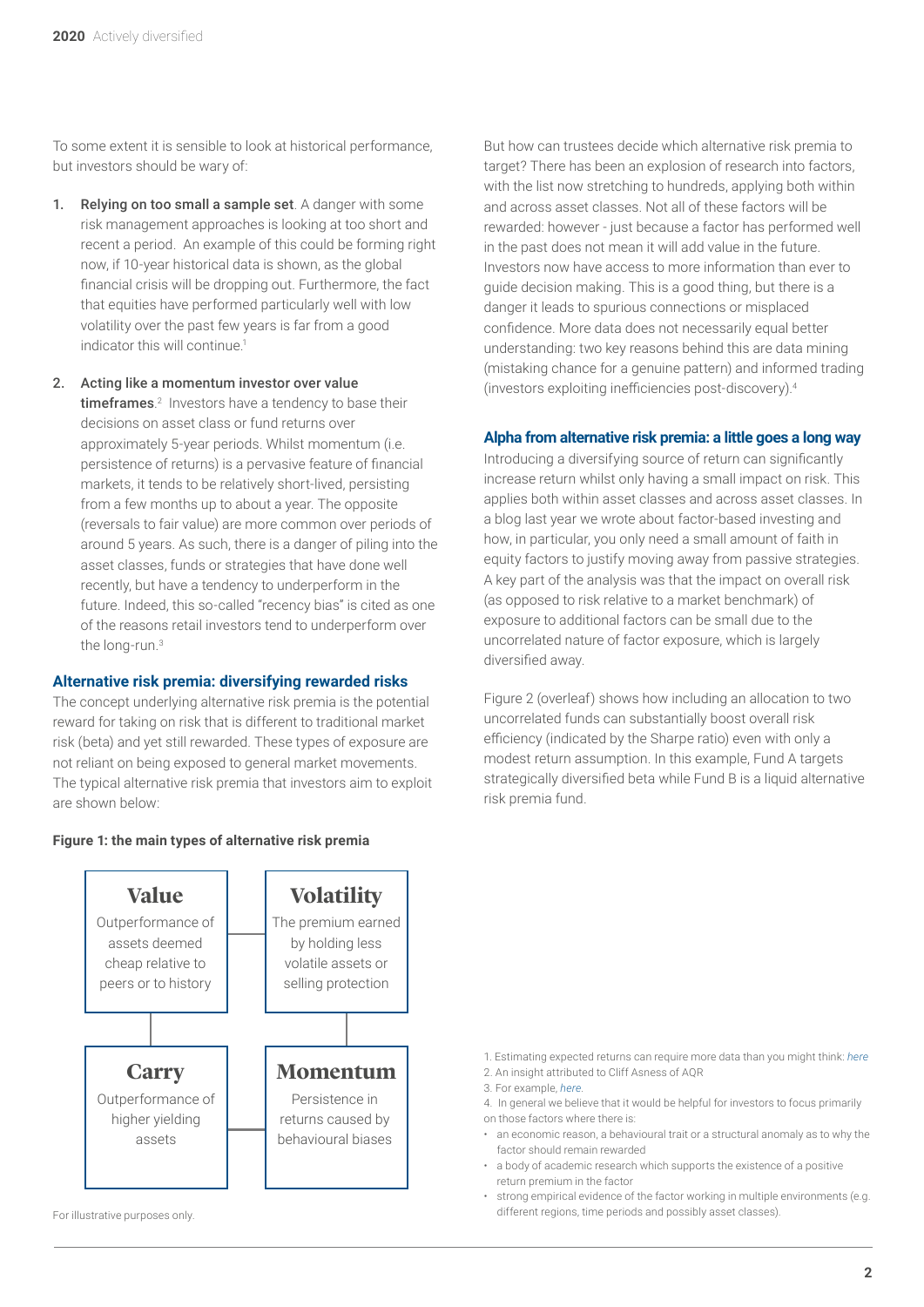#### **Figure 2: only a small return expectation is needed to justify a substantial allocation to an uncorrelated fund or strategy**

|                                                   | Fund $A =$<br>diversified<br>beta | Fund $B =$<br>liquid<br>alternatives<br>fund | 60%<br>Fund A.<br>40%<br>Fund B |
|---------------------------------------------------|-----------------------------------|----------------------------------------------|---------------------------------|
| Expected rate of return<br>over gilts (geometric) | 3.50%                             | 1.00%                                        | 2.68%                           |
| Expected return over<br>gilts (arithmetric)       | 4.00%                             | 1.25%                                        | 2.90%                           |
| Volatility                                        | 10.0%                             | 70%                                          | 6.6%                            |
| Sharpe ratio<br>(geometric)                       | 0.35                              | 014                                          | 0.40                            |

For illustrative purposes only. Source: LGIM, November 2019. Past performance is not a guide to the future. The value of an investment and any income taken from it is not guaranteed and can go down as well as up. You may not get back the amount you originally invested.

## **Targeting alpha: distinguishing the wood from the trees**

There are many potential ways to generate alpha but a natural question for trustees is where they should focus most of their effort. There isn't a clear-cut answer to this, but there is now substantial evidence in favour of the argument that markets are more "micro efficient" than "macro efficient".<sup>5</sup> In other words, the efficient markets hypothesis works better for individual stocks than it does for the aggregate stock market.

But given that history has been punctuated with financial crises of various forms often arising from "irrational exuberance" affecting certain asset classes, it's hard to argue against the idea that markets can be macro-inefficient. For pension trustees, is it often the focus on asset allocation rather than stock selection that has proved to be most effective in driving returns.

For pension scheme trustees looking at their diversification, an unconstrained approach to investing, which is not tied to specific assets, can benefit from these structural faults in the market. Looking at diversification in terms of asset classes instead of underlying funds can help schemes take advantage of such macro-inefficiencies.

Essentially, trustees can choose between two fundamental approaches to asset management – systematic (including passive strategies and strategies that look to exploit alternative risk premia) and discretionary. Systematic managers follow pre-set rules rigidly, whereas discretionary approaches have far more flexibility.

An advantage of systematic approaches is their disciplined nature and their ability to be back-tested and scrutinised in a way that is more challenging for discretionary approaches. However, they are a double-edged sword as the very inflexibility of a systematic approach means it will follow the rules even when there are extenuating circumstances that justify a deviation. Under a discretionary approach, a manager can take a greater variety of factors into account, including their understanding of the macro environment, and rely on their judgement.

Sometimes, a combination of systematic and discretionary approaches can beat either in isolation. An interesting parallel is so-called "centaur chess". Until recently, teaming machines and expert humans in chess produced a combination that played better chess than either machines or humans on their own. A similar combination can work well within investment strategies as there are merits in both approaches, and they may be combined to complement each other in an effective way. When it comes to diversification, trustees should assess the various potential sources of return they can access and whether their approach (whether systematic, discretionary or a combination of the two) is able to fully harness them.

## **The DB perspective**

DB pension schemes have a variety of return sources they can potentially access, and this range is broadened by the fact that for the majority, time is on their side: a longer time horizon enables them to take advantage of more illiquid investments. Managing liquidity is a key aspect of DB scheme portfolios. Identifying a mispricing, profitable trade idea or alternative risk premium, however, is one thing, while having the patience to stick with it is another. Alternative risk premia may take a longer time for outperformance to be realised, which partly explains why the market inefficiencies mentioned above arise.

Each return source should be assessed both in terms of its marginal impact on risk and return on the overall strategy, and in terms of whether it helps improve the ultimate outcomes. As we have seen, the uncorrelated nature of much active risk means that "a little can go a long way"; even a strategy that has only a relatively limited edge may deserve a place within a portfolio.

<sup>5.</sup> For example, Jung and Shiller (2006) find evidence that individual firm dividend-price ratios predict future dividend growth (i.e. stocks with higher dividend yields relative to other stocks tend to have lower dividend growth) in the right direction, albeit imperfectly. But there's no evidence that aggregate dividend-price ratios do. In other words a low aggregate dividend yield on an asset class relative to history doesn't mean you can expect dividends to grow faster; rather they suggest the asset class is over-valued.